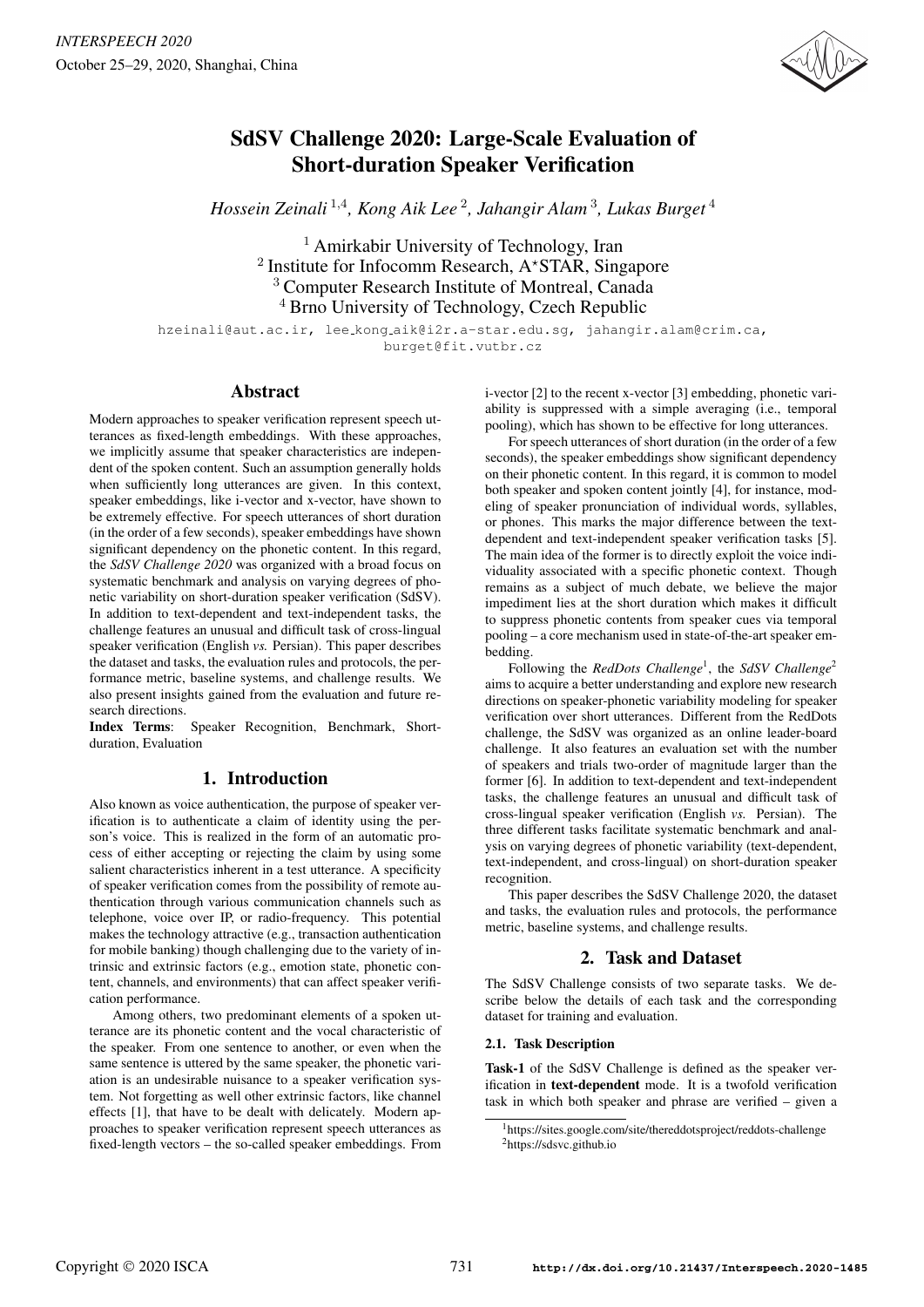Table 1: *Number of trials in each partition of Task-1.*

| Language | Gender | TC.      | TW        | IC.         |
|----------|--------|----------|-----------|-------------|
| Farsi    | Male   | 94,856   | 226, 357  | 1, 370, 326 |
| Farsi    | Female | 154, 210 | 368,864   | 2, 178, 576 |
| English  | Male   | 79,804   | 430, 933  | 925, 257    |
| English  | Female | 133,653  | 721, 274  | 1,622,590   |
| Total    |        | 462, 523 | 1,747,428 | 6,096,749   |

test segment of speech and the target speaker's enrollment data, determine whether the test segment and a specific phrase was spoken by the target speaker. To this end, we define each trial to consist of a test segment along with a model identifier which indicates a phrase ID and three enrollment utterances. The enrollment utterances amount to an average of 7.6 seconds for each speaker-passphrase pair, while the average duration of test utterances is 2.6 seconds.

The enrollment and test phrases are drawn from a fixed set of ten sentences consisting of five Persian and five English phrases. Table 1 shows the number of trials for each language, gender, and trial type. There are four trial types, namely, *target-speaker/correct-phrase* (TC), *targetspeaker/wrong-phrase* (TW), *imposter/correct-phrase* (IC) and *imposter/wrong-phrase* (IW) [5]. Systems should only accept TC trials and reject the rest. Since it is not difficult to reject IW trials, this type is not used for the challenge.

Task-2 of the challenge is the speaker verification in textindependent mode. Given a test segment of speech and the target speaker enrollment data, the task is to determine whether the test segment was spoken by the target speaker. Each trial comprises a test segment of speech along with a model identifier which indicates one to several enrollment utterances. The net enrollment speech for each model is randomly distributed between 4 to 180 seconds, after applying an energy-based VAD with an average of 49.3 seconds. The same test data as Task-1 is used here. More information about the challenge, tasks, and rules can be found in the challenge evaluation plan [7].

There are two evaluation conditions for this task corresponding to two types of trials. The first is a typical textindependent trial where the enrollment and test utterances are from the same language (Persian). The second is a textindependent cross-language trial where the enrollment utterances are in Persian and test utterances are in English. Because of the addition of within-speaker cross-language variability, this type of trial is expected to be more difficult. Similar to Task-1, there are no cross-gender trials in Task-2. Table 2 shows the number of trials for each language, gender, and trial type. In order to be able to do a better comparison between text-dependent and independent speaker verification, TC-vs-IC trials for Farsi language from Task-1 were added to Task-2 trials which contain 249, 066 and 3, 548, 902 target and imposter trials respectively. In the results tables, this subset is indicated by *FA TC-vs-IC*.

### 2.2. Training and Evaluation Data

The evaluation and in-domain training data for the challenge are selected from DeepMine dataset [8, 9]. For both tasks a fixed training condition is used where the systems should only be trained using a designated set which composed of VoxCeleb 1&2 [10, 11], LibriSpeech [12] and task-specific in-domain training data.

For the Text-Dependent Task-1, the in-domain training data contains utterances from *963 speakers*, some with only Persian phrases. Model enrollment is done in a phrase and language-

Table 2: *Number of trials in each partition of Task-2.*

| Language | Gender | Target    | Imposter     |
|----------|--------|-----------|--------------|
| Farsi    | Male   | 474, 920  | 3,008,447    |
| Farsi    | Female | 760, 565  | 4,691,234    |
| English  | Male   | 278,863   | 1, 337, 038  |
| English  | Female | 470,659   | 2, 176, 298  |
| Total    |        | 1,985,007 | 1, 121, 3017 |

dependent way using three utterances for each model. For the Text-Independent Task-2, the in-domain training data in this task contains text-independent Persian utterances from *588 speakers*.

# 3. Baselines and Performance Metrics

Two baseline systems were made available to the participants illustrating the use of the dataset and the expected results on text-dependent Task-1 and text-independent Task-2. Systems were evaluated based on their detection cost.

## 3.1. Baselines

We provided two baseline systems. The first baseline is a xvector system [3], which has shown good performance in a short-duration scenario. The x-vector baseline is denoted as B01, and was used for both text-dependent and text-dependent tasks as shown in Section 4. The second baseline is an ivector/HMM system, denoted as B02, and was designed specifically for text-dependent task. The method was proposed in [13, 4] and have achieved very good results on both RSR2015 [5] and RedDots [6] text-dependent datasets.

The x-vector baseline follows an extended-TDNN (E-TDNN) topology [14] and was trained using VoxCeleb 1 and 2 dataset. A linear discriminant analysis (LDA) with 150 dimensions is applied to the extracted x-vectors and after that, a probabilistic LDA (PLDA) with both VoxCeleb datasets is trained. Finally, trials are scored using the PLDA without any score normalization.

Different from that of the x-vector system, the ivector/HMM baseline considers phrase information and therefore more suitable for the text-dependent task. In this method, i-vector is used as a fixed dimension representation for each utterance. In contrast to the conventional i-vector/GMM method, which uses GMM for aligning input frames to Gaussian components, here monophone HMMs are used for the frame alignment. Therefore, monophone HMMs are trained first using the in-domain training data. Phrase specific HMMs are constructed using the monophone HMMs and used to obtain alignments of frames to HMM states and the GMM components within the states. These alignments are used to extract sufficient statistics from each utterance. Finally, the statistics are used to train an i-vector extractor and to extract i-vectors from enrollment and test utterances. Scoring is done using LDA-Cosine and scores are normalized using the t-norm method. A full description of this method can be found in [4].

#### 3.2. Evaluation Metrics

The main performance metric adopted for the challenge is the normalized minimum *Detection Cost Function* (DCF) defined as a weighted sum of the miss and false alarm error probabilities:

$$
C_{Det} = C_{Miss} \times P_{Miss \mid Target} \times P_{Target} + C_{False Alarm}
$$

$$
\times P_{False Alarm \mid NonTarget} \times (1 - P_{Target}),
$$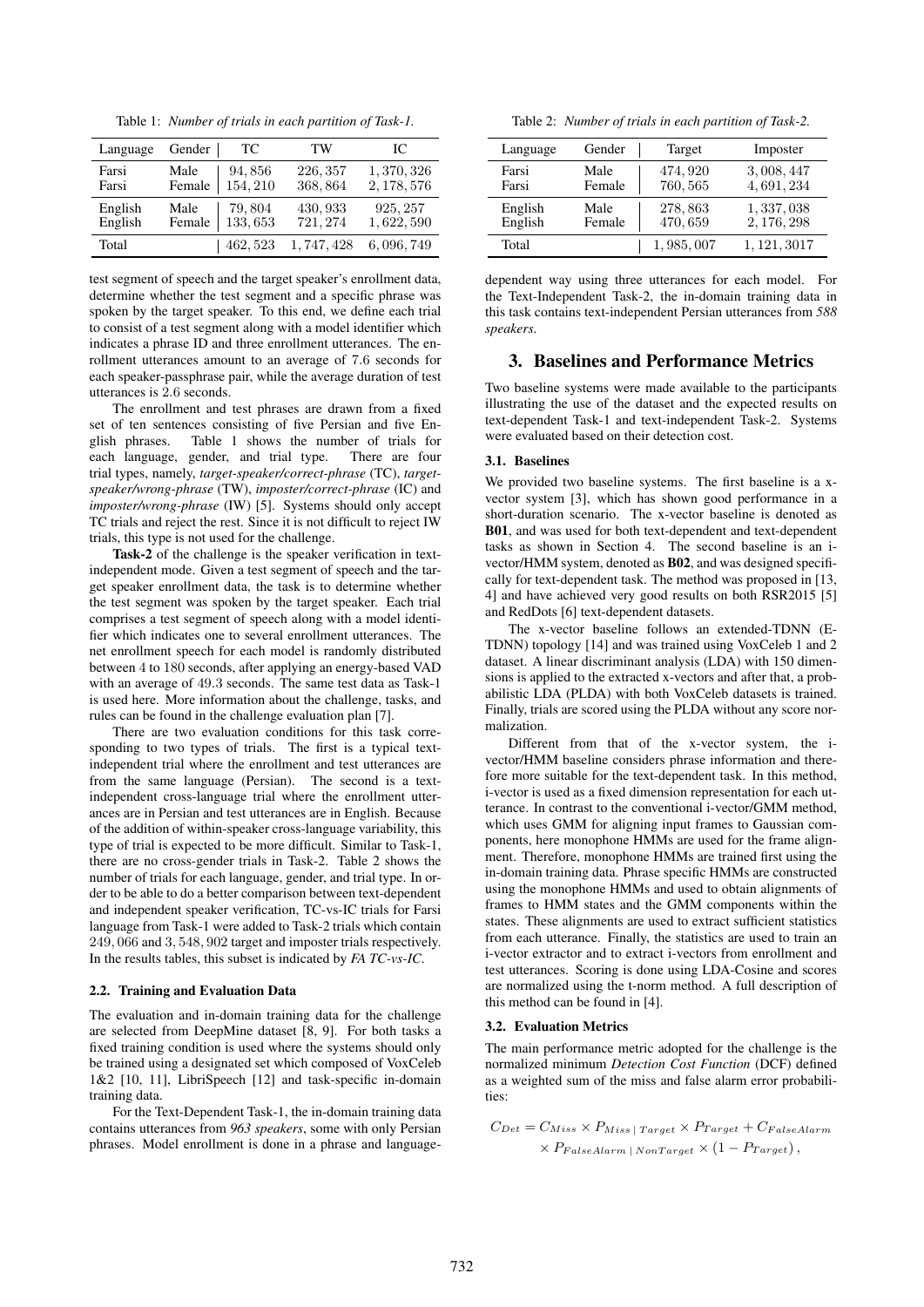

Figure 1: *DET curves of the best performing team for Text-Dependent Task-1.*

where,  $C_{Miss} = 10$ ,  $C_{False}$  alarm = 1 and  $P_{Target} = 0.01$ . Based on the parameters, the normalized DCF ( $DCF_{norm}$ ) is DCF divided by 0.1 as the best cost that could be obtained by constant decision (i.e. rejecting all trials). In addition to  $MinDCF_{norm}^{0.01}$ , the Equal Error Rate (EER) will be reported as the common metric in speaker verification.

# 4. Challenge Results

The SdSV challenge was well received by the speaker recognition community. Sixty-seven teams from academia and industry in 23 countries registered for this challenge. Among these, 49 teams registered for both tasks, 4 teams to Task-1 only, and 14 teams enrolled in Task-2 only. At the end of the evaluation phase, we received submissions from 34 teams for Task-2 and 20 teams for Task-1, while there are more submissions on the leader-boards (some teams did not submit the final systems). In this section, we report and discuss the results of this challenge and provide our observations on the results, especially for the best performing teams. Details of the best single and primary systems are reported in their respective papers.

#### 4.1. Progress versus Evaluation Subsets

For the challenge, we created a progress subset and an evaluation subset by taking 30% and 70% of the entire trial set. respectively. The progress subset was used for monitoring the performance on the leaderboards, while the evaluation subset was designated for reporting final official results at the end of the evaluation phase.

#### 4.2. Results on Text-Dependent Task-1

Among the 53 registered teams, 20 teams submitted their final scores for Task-1. In Table 3, we report the results of all submitted primary systems of Task-1 in terms of MinDCF and EER. Note that results are reported on both progress and evaluation subsets in *progress/evaluation* format. It could be observed from Table 3 that all participating teams achieved consistent performance across progress and evaluation subsets and no unexpected behavior was observed. This indicates that the subsets of the test trials were created properly. Compared to our i-vector/HMM baseline B02 60% of the participating teams pro-

Table 3: *Results of Text-Dependent Task-1. Results are shown in Progress*/*Evaluation format and sorted based on the*  $MinDCF_{norm}^{0.01}$  on Evaluation set.

| IDs             | $EER[\%]$ | $MinDCF_{norm}^{0.01}$      | IDs             | EER[%]      | MinDCF $_{norm}^{0.01}$ |
|-----------------|-----------|-----------------------------|-----------------|-------------|-------------------------|
| T <sub>56</sub> |           | $1.45/1.52$ 0.0417/0.0422   | <b>T05</b>      | 2.84/2.94   | 0.1194/0.1203           |
| T <sub>14</sub> |           | $1.45/1.52$ $0.0450/0.0456$ | <b>B02</b>      | 3.47/3.49   | 0.1472/0.1464           |
| <b>T08</b>      |           | 1.62/1.69 0.0469/0.0470     | T18             | 4.11/4.21   | 0.1508/0.1515           |
| T <sub>10</sub> |           | 1.58/1.60 0.0649/0.0658     | T <sub>25</sub> | 6.61/6.61   | 0.2441/0.2464           |
| T <sub>26</sub> |           | 2.10/2.14 0.0718/0.0719     | T <sub>45</sub> | 5.75/5.77   | 0.2720/0.2709           |
| T <sub>34</sub> |           | 2.09/2.13 0.0757/0.0758     | T <sub>03</sub> | 6.96 / 7.01 | 0.3146/0.3163           |
| <b>T01</b>      |           | 2.18/2.23 0.0771/0.0785     | T13             | 13.37/13.49 | 0.4836/0.4830           |
| T <sub>29</sub> |           | 2.57/2.61 0.0887/0.0888     | T <sub>11</sub> | 8.95/8.98   | 0.5077/0.5056           |
| T <sub>20</sub> |           | 2.33/2.34 0.0891/0.0897     | <b>B01</b>      | 9.05/9.05   | 0.5290/0.5287           |
| T <sub>49</sub> |           | 3.30/3.37 0.0971/0.0971     | T31             | 9.70/9.63   | 0.5352/0.5364           |
| T61             |           | 2.92/2.96 0.1024/0.1024     | T <sub>65</sub> | 9.73/9.67   | 0.5487/0.5482           |

Table 4: *Detailed results for the best performing team (i.e. Team56) in Text-Dependent Task-1. The last Best Results columns show the best-achieved performance among all teams for each sub-condition.*

|                |      |                   | <b>Single System Primary System</b> |        | <b>Best Results</b> |                   |
|----------------|------|-------------------|-------------------------------------|--------|---------------------|-------------------|
| Condition      |      | <b>EER MinDCF</b> | EER                                 | MinDCF |                     | <b>EER MinDCF</b> |
| All            | 1.89 | 0.0587            | 1.52                                | 0.0422 | 1.52                | 0.0422            |
| Male           | 1.02 | 0.0488            | 0.57                                | 0.0309 | 0.57                | 0.0309            |
| Female         | 2.46 | 0.0647            | 2.06                                | 0.0488 | 1.99                | 0.0488            |
| Farsi          | 1.67 | 0.0471            | 1.40                                | 0.0357 | 1.40                | 0.0357            |
| English        | 2.14 | 0.0721            | 1.66                                | 0.0495 | 1.60                | 0.0495            |
| $TC$ -vs- $IC$ | 2.02 | 0.0628            | 1.61                                | 0.0452 | 1.61                | 0.0452            |
| TC-vs-TW       | 0.05 | 0.0048            | 0.06                                | 0.0049 | 0.01                | 0.0001            |
| FA TC-vs-IC    | 1.73 | 0.0492            | 1.44                                | 0.0371 | 1.44                | 0.0371            |

vided better performance in both evaluation metrics. All teams except T31 and T65 outperformed the x-vector baseline. The comparison of detection error trade-off (DET) curves between the baselines, primary, and single systems as well as some subconditions on the primary system of best performing team (i.e., T56) for Task-1 are illustrated in Figure 1. The definition of the single and primary systems can be found in the challenge evaluation plan [7].

Table 4 presents the detailed results of the best performing system on the evaluation subset with trials partitioned into different sub-conditions. First of all, female trials appear to be more challenging than male speaker trials. As reported in in [9], speakers with more than one recording device were included in the dataset. The number of female speakers with multiple devices is more than male speakers, which contributes to the huge performance gap. Also, there are more recording sessions for female speakers which means more variations in the female trials. Similar results are observed for text-independent Task-2.

Compared to that of Farsi, English trials appear to be more challenging. The reason is twofold. Firstly, the average duration of English phrases is 20% shorter. Secondly, Farsi is the native language of most speakers in the dataset, and some of them have limited English proficiency.

It is also clear from the results that by having a proper phrase verification system it is not difficult to reject TW trials which is inline with the published results [4, 15]. So, the most important condition in the text-dependent case is rejecting TC trials where impostors try to fool the system by uttering the correct passphrase. One more interesting observation from the results in Table 4 is that the single system gives a competitive performance compared to the primary system. This indicates that a costly and often impractical fusion of multiple subsys-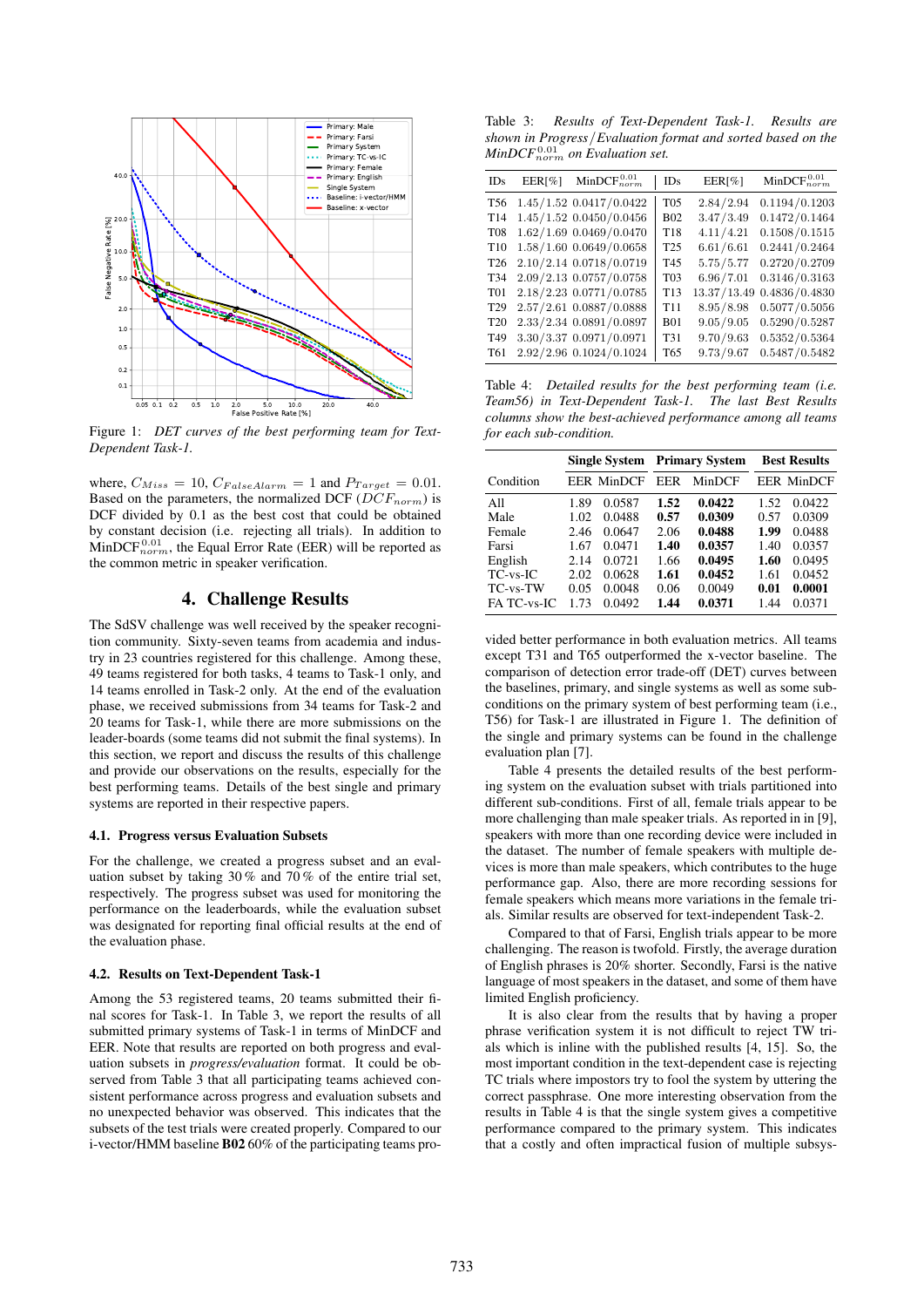

Figure 2: *DET curves of the best performing team for Text-Independent Task-2.*

tems might be unnecessary for practical applications.

#### 4.3. Results on Text-Independent Task-2

In the text-independent Task-2, 63 teams registered for the challenge, and 34 teams submitted their final scores at the end of the evaluation phase. Table 5 shows the results of all primary systems on Task-2 in terms of EER and MinDCF. Except for T63 and T12, all other teams were able to achieve better performance in all evaluation metrics than our x-vector baseline B01. Like in Task-1, all systems demonstrated consistent performances across the progress and evaluation subsets. It is worth noticing that the results of top teams show a considerable improvement compared to the baseline.

The DET plots for the baseline system and the primary system as well as the single system of the best performing team (T37) on Task-2 is shown in Figure 2. The DET plots for subconditions for the best primary system are also presented in the same plot.

Table 6 reports detailed results of the best-performing team for Task-2 based on different sub-conditions. First of all, similar to Task-1, the performance on male trials is better than female trials due to the mentioned reasons though the difference is not as much compared to Task-1. It seems more enrollment data (possibly from several sessions) reduces the variation effects. The last row of Table 6 shows the results of text-dependent trials which are a subset of Task-1's trials and should be compared with the last row of Table 4. It is obvious that using a specially designed pipeline for the text-dependent task achieves better performance. This has happened while the difficult trialtype TW was eliminated from this comparison because textindependent systems totally failed to reject this kind of trial.

Comparing the results of the typical text-independent speaker verification for Farsi (i.e. fourth row) with crosslanguage results between Farsi and English shows that speaking in different languages how much affect the performance of the speaker verification. This has happened while the test data for the cross-lingual case is highly accented English (most of the participants speak English like Farsi).

Finally, by comparing the Farsi results of Task-2 (i.e. fourth row) with equivalent results on Task-1 (i.e. fourth row) it is clear that the text-independent performance is better than text-

Table 5: *Results of Text-Independent Task-2. Results are shown in Progress*/*Evaluation format and sorted based on the*  $MinDCF_{norm}^{0.01}$  on Evaluation set.

| IDs             | EER[%] | $MinDCF_{norm}^{0.01}$  | IDs             | EER[%]      | $MinDCF_{norm}^{0.01}$    |
|-----------------|--------|-------------------------|-----------------|-------------|---------------------------|
| T37             |        | 1.45/1.45 0.0654/0.0651 | T04             | 4.46/4.45   | 0.1942/0.1945             |
| T35             |        | 1.51/1.50 0.0745/0.0740 | T <sub>11</sub> | 4.46/4.46   | 0.2020/0.2014             |
| T41             |        | 1.77/1.74 0.0770/0.0765 | T01             | 3.96/3.95   | 0.2078/0.2073             |
| T64             |        | 1.84/1.83 0.0839/0.0836 | T <sub>21</sub> | 5.55/5.55   | 0.2352/0.2361             |
| T05             |        | 2.00/2.00 0.0957/0.0951 | T19             | 5.69/5.67   | 0.2369/0.2374             |
| T <sub>10</sub> |        | 2.32/2.32 0.1048/0.1051 | T55             | 5.72/5.70   | 0.2530/0.2533             |
| T48             |        | 2.68/2.69 0.1122/0.1118 | T24             | 5.98/5.96   | 0.2638/0.2646             |
| T34             |        | 2.74/2.73 0.1171/0.1178 | T23             | 6.61/6.60   | 0.2679/0.2680             |
| T49             |        | 2.85/2.84 0.1252/0.1246 | T60             | 7.13/7.13   | 0.3074/0.3066             |
| T <sub>16</sub> |        | 3.07/3.05 0.1263/0.1256 | T14             | 9.04/9.05   | 0.3378/0.3388             |
| T42             |        | 2.89/2.88 0.1264/0.1261 | T08             | 8.48/8.48   | 0.3398/0.3405             |
| T45             |        | 2.95/2.93 0.1262/0.1263 | T22             | 8.20/8.21   | 0.3548/0.3545             |
| T56             |        | 2.71/2.70 0.1317/0.1326 | T31             | 10.04/10.03 | 0.4194/0.4199             |
| T27             |        | 3.03/3.01 0.1377/0.1372 | T65             |             | 10.60/10.62 0.4287/0.4280 |
| T43             |        | 3.67/3.68 0.1576/0.1573 | <b>B01</b>      |             | 10.67/10.67 0.4319/0.4324 |
| T61             |        | 3.95/3.93 0.1643/0.1646 | T63             |             | 16.24/16.26 0.4785/0.4794 |
| T18             |        | 4.47/4.48 0.1885/0.1889 | T <sub>12</sub> |             | 22.16/22.16 0.8929/0.8936 |
| T06             |        | 4.66/4.62 0.1918/0.1922 |                 |             |                           |

Table 6: *Detailed results for the best performing team in Task-2 (i.e. Team37). "FA TC-vs-IC" is text-dependent trials from Task-1 for Farsi TC-vs-IC condition.*

|                                                                       |                                              |                                                          | <b>Single System Primary System</b>          |                                                          | <b>Best Results</b>                          |                                                          |
|-----------------------------------------------------------------------|----------------------------------------------|----------------------------------------------------------|----------------------------------------------|----------------------------------------------------------|----------------------------------------------|----------------------------------------------------------|
| Condition                                                             |                                              | <b>EER MinDCF</b>                                        | EER                                          | MinDCF                                                   |                                              | <b>EER MinDCF</b>                                        |
| All<br>Male<br>Female<br>Farsi<br><b>English Cross</b><br>FA TC-vs-IC | 1.63<br>1.17<br>1.88<br>1.12<br>2.03<br>2.19 | 0.0742<br>0.0630<br>0.0800<br>0.0509<br>0.0958<br>0.0809 | 1.45<br>1.00<br>1.70<br>1.01<br>1.77<br>1.94 | 0.0651<br>0.0550<br>0.0701<br>0.0443<br>0.0830<br>0.0705 | 1.45<br>0.98<br>1.70<br>1.01<br>1.77<br>1.82 | 0.0651<br>0.0530<br>0.0701<br>0.0443<br>0.0830<br>0.0680 |

dependent if there is enough enrollment data. Note that this has happened while there are almost seven times more enrollment data in Task-2. So, we can say for limited enrollment data, textdependent case outperforms text-independent and by increasing the enrollment data we can expect comparable performance for text-independent methods.

### 5. Conclusions

In this work, we presented separately the results on textdependent and text-independent speaker verification tasks of the recently held *Short-duration Speaker Verification* (SdSV) Challenge 2020. We also summarized and discussed the reported challenge results and provided detailed results of the best performing teams on both tasks. More than 50% of the participating teams' provided systems were able to outperform the baselines for both tasks. One of the captivating observations from this evaluation was that the performance gap between the single and primary fused systems is very narrow, which implies that reliable and competitive text-dependent and text-independent speaker verification systems can be built without applying any fusion strategies.

### 6. Acknowledgements

The authors would like to thank Sharif DeepMine Ltd. for sponsoring the database, and Computer Research Institute of Montreal (CRIM), and Phonexia Ltd. for sponsoring the prizes.